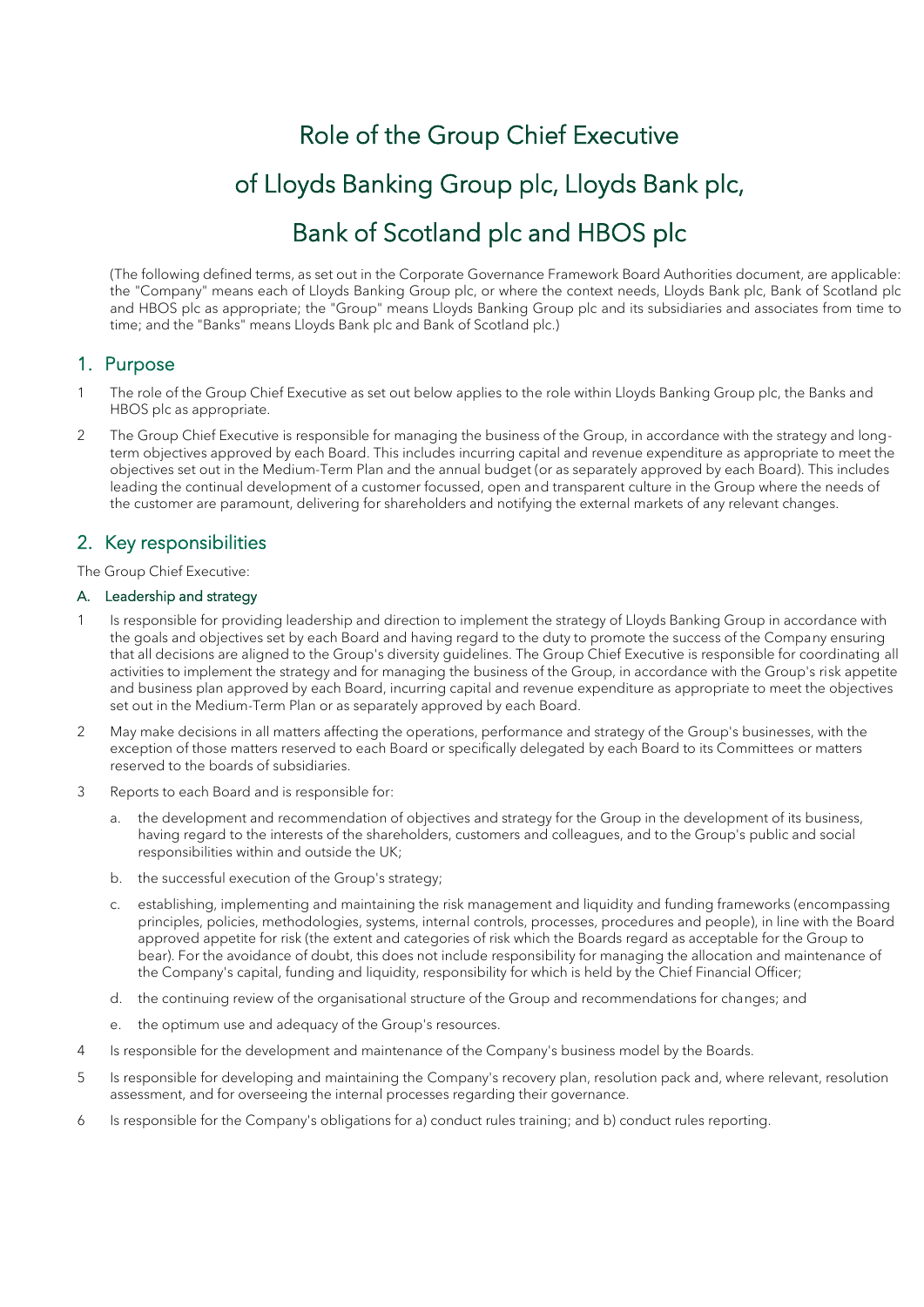# B. Internal relationships and culture

- 1 Is accountable to the Chair of the Boards for internal relationships with direct reports and for external relationships with suppliers, customers, shareholders, the industry and government, including but not limited to the FCA, PRA, the Bank of England, Treasury Select Committee and overseas regulators, and the Government.
- 2 Ensures the active liaison and co-ordination between business units.
- 3 Has responsibility for overseeing the adoption of the Group's culture in the day-to-day management of the Banks. The Group Chief Executive will oversee a culture that demonstrates the Group values and risk awareness, and which meets or exceeds the Group's goals for treating customers fairly and facilitates delivery of customer, shareholder and colleague objectives.

## C. Group responsibilities

- 1 Apportions and oversees responsibilities across all areas of the Group including Group and business area responsibilities, Liquidity and Funding, Risk, People & Productivity. This does not include allocation of certain responsibilities to Board directors and executives in accordance with regulatory requirements, the responsibility for which is held by the Chair.
- 2 Along with the other members of the Group Executive Committee, has a specific responsibility to consider the interests of each of Lloyds Banking Group plc, the Banks and HBOS plc as appropriate.

## D. Business unit objectives

1 Is responsible for the development and review of divisional and business unit objectives including Risk and People & Productivity, to ensure that the agreed Group objectives are achieved.

#### E. Group budget

1 Is responsible for the presentation of the Group's budgets to the Boards and, following their adoption, the achievement of the budgets.

#### F. Senior management and Executive team

- 1 Is responsible for ensuring that the roles and responsibilities of senior management, including delegation of authorities, are formalised and that appropriate performance appraisal systems are in place to ensure that the performance of individuals (including those who report directly to the Group Chief Executive) are managed effectively.
- 2 Will appoint, motivate, manage, develop and appraise the Executive team ensuring they have the optimal mix of technical and management capabilities to fulfil the business objectives and that they make most efficient and effective use of resources.

#### G. Investment and capital expenditure

1 Is responsible for the examination of all trade investments and major capital expenditure proposed by subsidiary boards and the recommendation to the Boards of those which, in a Group context, are material either by nature or cost.

#### H. Recruitment, career development and succession planning

- 1 Is responsible for the preparation by business units of plans concerning the recruitment, training and career development of personnel.
- 2 Is responsible for ensuring that senior management posts are filled in accordance with the long-term needs of the Group, having regard to the need for appropriate contingency and succession planning.
- 3 Together with the Chair, is responsible for succession planning for the most senior Group executives and Executive Director levels, and adequate management development.
- 4 Has responsibility for monitoring the effective implementation of policies and procedures for the induction, training and professional development of senior management (other than members of the Boards).

## I. Public relations and communication

- 1 In conjunction with the Chair, is responsible for the development of the Group's public relations and corporate communications policy.
- 2 Will work closely with the Chair and keep him informed on all important matters.

#### J. Compliance, policy and procedure

- 1 Will be available to the auditors, the Chief Risk Officer and the heads of compliance and internal audit.
- 2 Is responsible for ensuring that the Group's policies and procedures are followed and conform to the highest standards.
- 3 Is responsible for the Banks' performance of their obligations under the employee certification regime.
- 4 Is responsible for the Banks' compliance with the requirements of the regulatory system in relation to the management of the responsibilities map.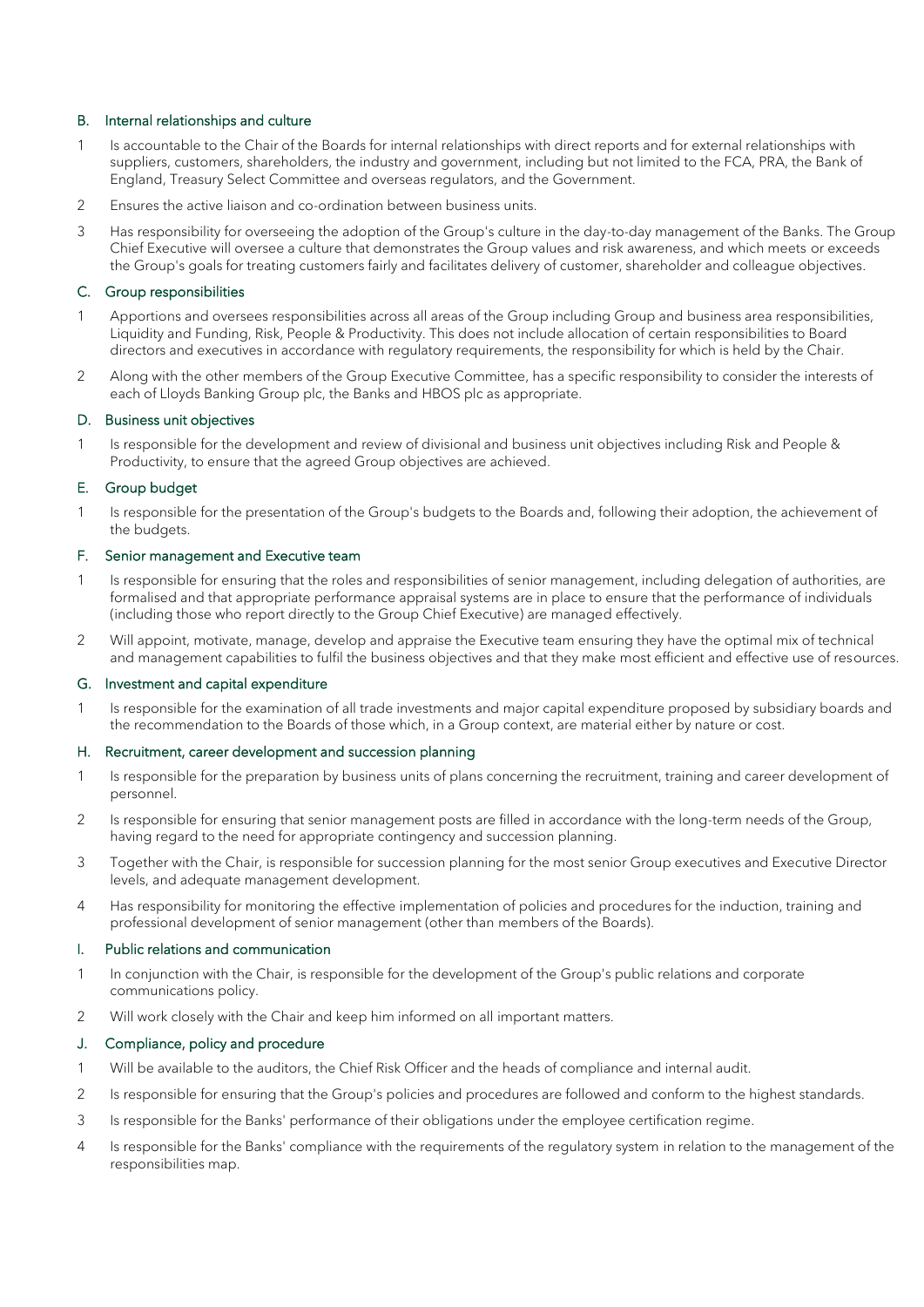- 5 Along with the other members of the Group Executive Committee, has a specific responsibility to:
	- a. ensure that those aspects of the firm's affairs for which the Group Chief Executive is responsible for managing are in compliance with the ring-fencing requirements.
	- b. identify and manage any potential RFB Conflict Matters;
	- c. ensure, should a potential RFB Conflict Matter be identified, that any such potential RFB Conflict Matter be brought to the attention of the relevant Board(s) and/or Board Committee(s) as appropriate; and
	- d. ensure that the RFB-Only NEDs are made aware of any potential RFB Conflict Matters and that all information that is relevant to such potential RFB Conflict Matters is provided to the RFB-Only NEDs.

# K. SMCR

1 In relation to discharging the role of Group Chief Executive for the SMCR Entities, is a Senior Manager for the purposes of the SMCR. This needs prior approval by the PRA/FCA.

#### L. Remuneration

1 Will establish, implement and maintain remuneration policies, procedures and practices that are within the principles and policies determined by the Group Remuneration Committee and are consistent with and promote principles of effective risk management.

# M. Delegated authority

- May exercise all the powers delegated to them as Group Chief Executive by each Board (these powers may be delegated in their absence to another Executive Director nominated by them), save for:
	- a. those matters reserved to the Board of Lloyds Banking Group plc and/or the Boards of the Banks and HBOS plc as appropriate; or
	- b. any other matter specifically delegated to any committee of the Boards or matters reserved to the boards of subsidiaries without the power for onward delegation.
- 2 Must exercise the powers delegated to them as Group Chief Executive to achieve the Group's strategy and long-term objectives, and the Medium-Term Plan and annual budgets adopted from time to time by the Boards.
- 3 May act within the maximum limits delegated to the Group Chief Executive as set out in the Schedule below. Transactions above the maximum limits must be referred to the Boards in accordance with the Matters Reserved to the Boards.
- 4 May appoint senior executives to the Group Executive Committee. In making such decisions, the Group Chief Executive will have regard to the Nomination and Governance Committee's remit and advice in relation to the adequacy of succession arrangements for Executive Directors, for other members of the Group Executive Committee, and for their respective direct reports.
- 5 Must recommend (in circumstances where the Group Chief Executive has not been given authority to delegate) to the Nomination and Governance Committee for its approval or, in the case of 3.5.2, onward recommendation by the Nomination and Governance Committee to the Board for its approval, any nomination for the appointment of:
	- a. any Non-Executive Director as a director of a subsidiary;
	- b. any Executive Director as a director of a subsidiary, or any other third-party entity where this is at the Group's request; or
	- c. any individual as a director of those subsidiaries identified as material by the Nomination and Governance Committee (details of which are available from the Company Secretary).
- 6 Must approve (in circumstances where the Group Chief Executive has not been given authority to delegate) nominations for the appointment of directors in respect of the following persons and categories of subsidiaries and third-party entities (at the Group's request):
	- a. where the appointment relates to a Group Chief Executive Committee Member;
	- b. non-Group regulated entities; or
	- c. where the entity is listed on any recognised Stock Exchange.
- 7 May delegate the approval of nominations for the appointment of directors to the following categories of subsidiaries and third-party entities (at the Group's request):
	- a. regulated subsidiaries;
	- b. joint ventures;
	- subsidiaries which have existing Non-Executive Directors or where the proposed appointee is to act as a Non-Executive Director; and